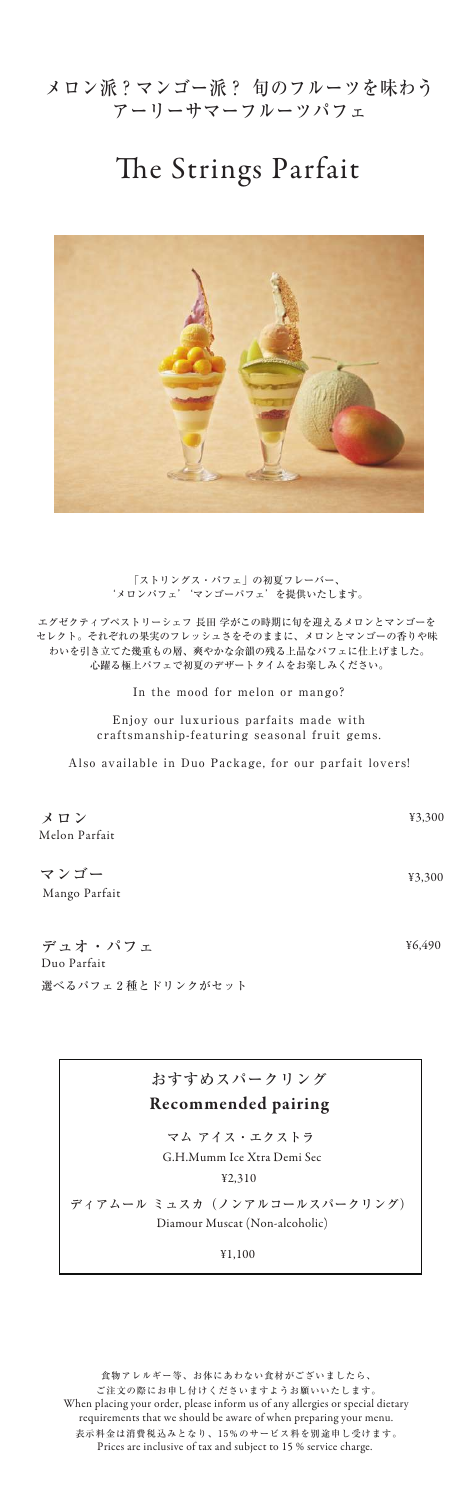表示料金は消費税込みとなり、15%のサービス料を別途申し受けます。 Prices are inclusive of tax and subject to 15 % service charge.

在庫状況により銘柄や年号は変更することがございます。 Selection and vintage are subject to change due to availability.

# ストリングスオリジナル紅茶セレクション The Strings Tea selection

## コーヒー Coffee

| TWG Tea ロイヤル ダージリン ¥1,650<br>TWG Tea's Royal Darjeeling     | カモミール<br>Chamomile               | ¥1,430 |
|-------------------------------------------------------------|----------------------------------|--------|
| アール グレイ クラシック 1,430 ペパーミント<br>Earl Grey classic             | Peppermint                       | 1,430  |
| イングリッシュ<br>1,430<br>ブレックファスト ティー<br>English breakfast tea   | 番茶マスカット<br>Bancha muscat         | 1,430  |
| アッサム<br>1,430<br>Assam                                      | 煎茶 川根<br>Sencha Kawane green tea | 1,430  |
| ルイボスチョコオレンジ<br>Rooibos chocolate orange                     | 1,430 シルバームーン<br>Silver Moon     | 1,430  |
| マンゴー&ストロベリー 1,430 ローズヒップ&ハイビスカス 1,430<br>Mango & Strawberry | Rosehip and Hibiscus             |        |

| コーヒー (ホットまたはアイス) ¥1,650<br>Coffee (Hot or iced) |       | カフェインレスコーヒー \1,430<br>Decaffeinated coffee |       |
|-------------------------------------------------|-------|--------------------------------------------|-------|
| エスプレッソ<br>Espresso                              | 1,430 | カフェラテ<br>Caffe latte                       | 1,540 |
| アメリカーノ<br>Americano                             | 1,430 | カプチーノ<br>Cappuccino                        | 1,430 |

| マキアート     | 1,540 | ホットチョコレート     | 1,540 |
|-----------|-------|---------------|-------|
| Macchiato |       | Hot chocolate |       |

|  |  | Kvoho grape |
|--|--|-------------|
|--|--|-------------|

| 巨峰 | ¥1,650 ライチ | 41,650 |
|----|------------|--------|
|    |            |        |

1,650 1,650 La France - Pear ラ・フランス Kuki Houjicha 茎ほうじ茶

1,650 うれしの蒸し緑茶 1,650 Yomogi よもぎ Ureshino mushiseicha

### Lychee

「おちゃらか」オリジナルフレーバーティー セレクション Ocharaka original Japanese blend tea selection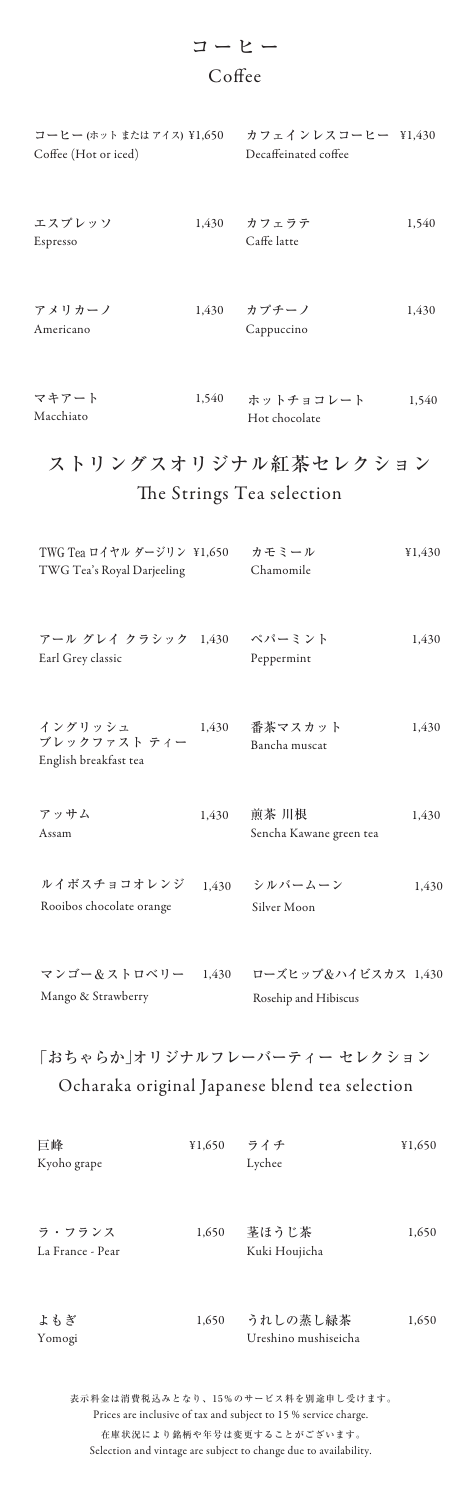表示料金は消費税込みとなり、15%のサービス料を別途申し受けます。 Prices are inclusive of tax and subject to 15 % service charge. 在庫状況により銘柄や年号は変更することがございます。 Selection and vintage are subject to change due to availability.

## ソフトドリンク

Soft Drinks & Juices

ミネラルウォーター

Mineral Water

| アラン・ミリア<br>42,200<br>ソーヴィニヨンブランジュース<br>Alain Milliat Sauvignion Blanc juice | グレープフルーツジュース<br>Grapefruit juice | 1,320 |
|-----------------------------------------------------------------------------|----------------------------------|-------|
| アラン・ミリア カベルネジュース 2.200<br>Alain Milliat Cabernet juice                      | コカコーラ<br>Coca-Cola               | 990   |
| フレッシュオレンジジュース 1,650<br>Fresh orange juice                                   | ジンジャーエール<br>Ginger ale           | 990   |
| オレンジジュース<br>Orange juice                                                    | 1,320 ウーロン茶<br>Oolong tea        | 990   |

Acqua Panna 500ml アクアパンナ 500ml ¥1,100 Acqua Panna 750ml アクアパンナ 750ml ¥1,540

## ドラフトビール Draft Beer

### Sparkling

San Pellegrino 500ml サン ペレグリノ 500ml 1,100 San Pellegrino 750ml サン ペレグリノ 750ml 1,540

Asahi Dry Premium Dra アサヒ ドライプレミアム ドラフト ¥1,650

| モレッティ<br>Moretti | 41,320 | 品川縣麦酒<br>Shinagawa Craft beer                   | ¥1,650 |
|------------------|--------|-------------------------------------------------|--------|
|                  |        |                                                 |        |
| メッシーナ<br>Messina | 1,320  | ザ・プレミアム・モルツ 1,540<br>Suntory The Premium Malt's |        |

| コエド 紅赤                    | 1.540 | コエド 漆黒            | 1.540 |
|---------------------------|-------|-------------------|-------|
| <b>COEDO</b> Sweet Potato |       | COEDO Black Lager |       |

| アサヒ ドライゼロ      | 1,320 |
|----------------|-------|
| (ノンアルコールビール)   |       |
| Asahi Dry Zero |       |

ビール Beer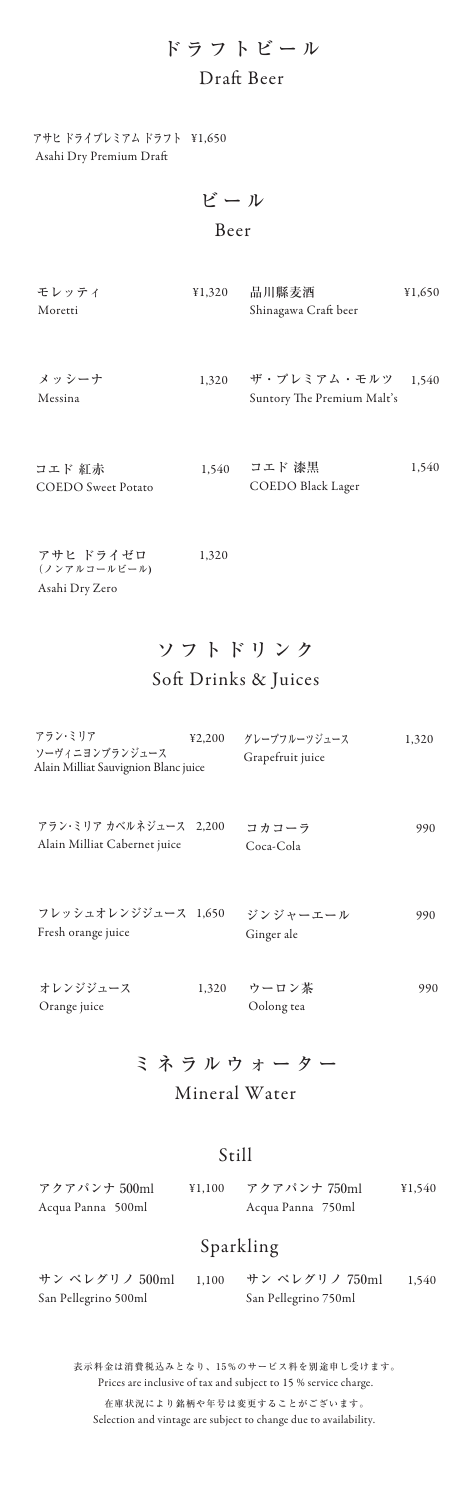| ラウンジセレクション<br>Lounge Selection<br>$11:30 \sim 17:00$                                                                           |        |
|--------------------------------------------------------------------------------------------------------------------------------|--------|
| トレビーゾタルティーボ & 根菜サラダ サルサベルデ<br>Treviso tardivo leaves and roots cooked and raw, salsa verde                                     | 42,750 |
| ロメインレタスのシーザーサラダ ガーリックトースト &<br>ハモンセラーノハム<br>Romaine lettuce, anchovy & parmesan cheese dressing, garlic toast &<br>Serrano ham | 2,200  |
| バジルのミネストローネ リコッタチーズ&ブリュスケッタ<br>Basil pesto minestrone soup with ricotta cheese bruschetta                                      | 1,650  |
| ココナッツチキンカレー<br>Coconut chicken curry                                                                                           | 2,035  |
| アボカドと小エビ、卵のベリーブレッドサンドウィッチ<br>Berry bread sandwich with avocado, shrimps and eggs                                               | 2,750  |
| アメリカンクラブハウスサンドウィッチ<br>トリュフ風味フライドポテト添え<br>American club house sandwich with truffle fries                                       | 2.640  |
| 牛リブロースのステーキサンドウィッチ<br>トリュフ風味フライドポテト添え<br>Beef rib-eye steak sandwich with truffle fries                                        | 3,080  |
| モントレージャックチーズとベーコンのハンバーガー<br>トリュフ風味フライドポテト添え                                                                                    | 3,430  |

Monterey Jack cheese and bacon burger with truffle fries

食物アレルギー等、お体にあわない食材がございましたら、 ご注文の際にお申し付けくださいますようお願いいたします。 When placing your order, please inform us of any allergies or special dietary requirements that we should be aware of when preparing your menu. 表示料金は消費税込みとなり、15%のサービス料を別途申し受けます。 Prices are inclusive of tax and subject to 15 % service charge.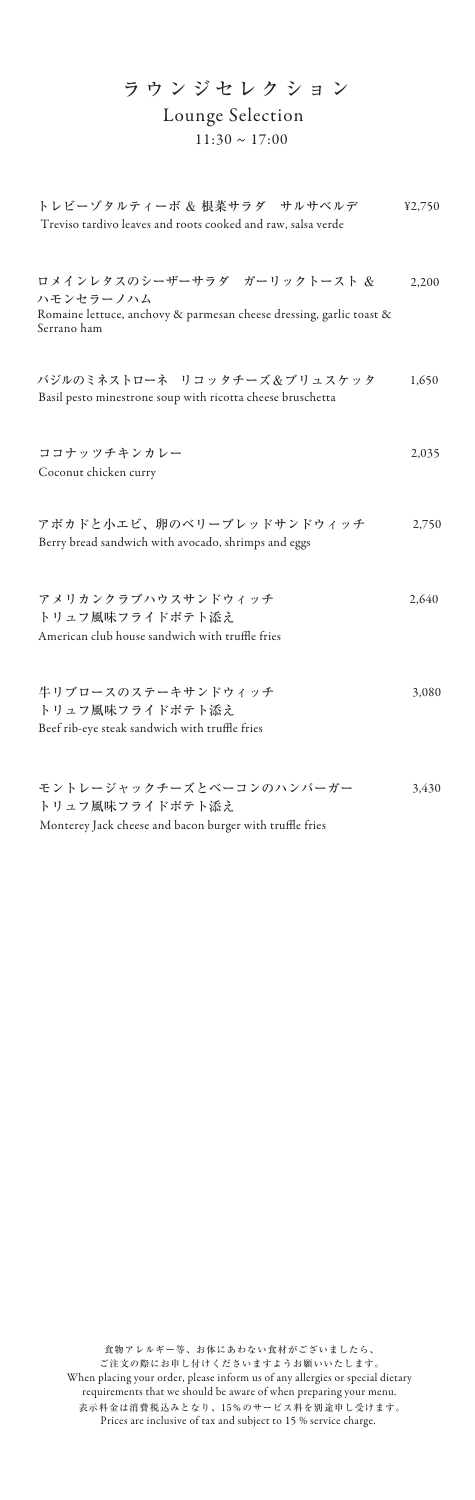Sautéed scamorza cheese with grilled summer vegetables & tomato bruschetta 焼きチーズ 'スカモルツァ' 夏野菜のグリル&トマトブリュスケッタ 2,750

## メロディアレストランセレクション Melodia Restaurant Selection

### $11:30 \sim 14:30$

'Nagomi' lime risotto with sautéed shrimp & wild arugula 新潟県産 '和み' リゾット ライムの香り 海老のソテー&ルッコラ 3,080

デザート

Dolci

抹茶のティラミス あま酒のソルベ Matcha tiramisù with amazake sorbet

2,750 Fresh pasta linguine 'Vongole Bianco' with Hokkaido clam & octopus フレッシュパスタ 'リングイネ' 北海あさりと真ダコのボンゴレビアンコ 紫蘇の香り

¥2,200

3,850 Grilled turbot with summer beans fricassée, black olive sauce & oregano leaves サメガレイのグリル 夏豆のフリカッセ ブラックオリーブソース&オレガノリーフ

3,520 Herb marinated grilled pork shoulder with seared cucumber and lavender & lemon sauce ハーブマリネした豚肩ロースのグリル きゅうりのソテー ラベンダー&レモンソース

7,700 Veal saltimbocca with parmesan cheese white polenta cake & marsala sauce 仔牛のサルティンボッカ パルメザンチーズのホワイトポレンタケーキ&マルサラソース

11,000 Grilled Hokkaido beef fillet (160g) witheggplant gratin  $\&$ manganji chilli pepper , salsa piccante 北海道黒毛和牛フィレ (160 g) のグリル 茄子グラタン&万願寺唐辛子 ピカンテソース

Fruit tomato semifreddo with Oishi plum sorbet フルーツトマトセミフレッド 大石プラムのソルベ 2,200

食物アレルギー等、お体にあわない食材がございましたら、 ご注文の際にお申し付けくださいますようお願いいたします。 When placing your order, please inform us of any allergies or special dietary requirements that we should be aware of when preparing your menu. 表示料金は消費税込みとなり、15%のサービス料を別途申し受けます。 Prices are inclusive of tax and subject to 15 % service charge.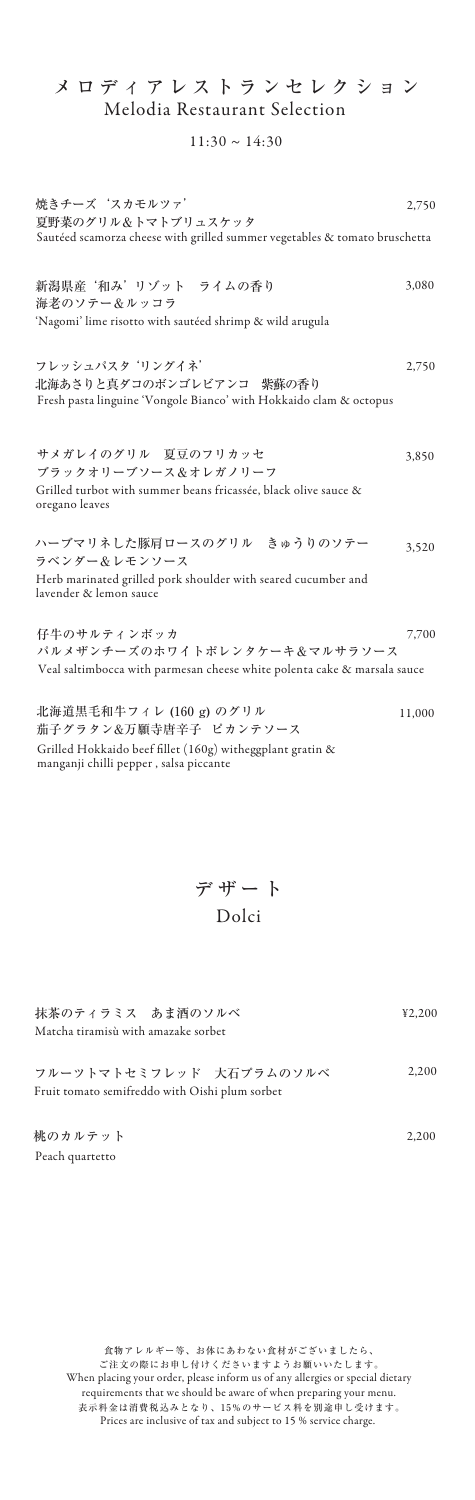### ¥5,830

Please enjoy our great selection of sweets, savory items & our free-flow tea selection of 20 kinds of coffee, tea, herbal tea, avored tea and more..

ハニー &チーズ 魅惑のアフタヌーンティー コーヒー、紅茶、ハーブティー、フレーバーティーなど20種以上の セレクションからお好きなものをお好きなだけお楽しみください。

The Strings' Honey & Cheese Afternoon Tea

ハニー & チーズ 魅惑のアフタヌーンティー Honey & Cheese Afternoon Tea

 $14:00 \sim 16:30$ 



食物アレルギー等、お体にあわない食材がございましたら、 ご注文の際にお申し付けくださいますようお願いいたします。 When placing your order, please inform us of any allergies or special dietary requirements that we should be aware of when preparing your menu. 表示料金は消費税込みとなり、15%のサービス料を別途申し受けます。 Prices are inclusive of tax and subject to 15 % service charge.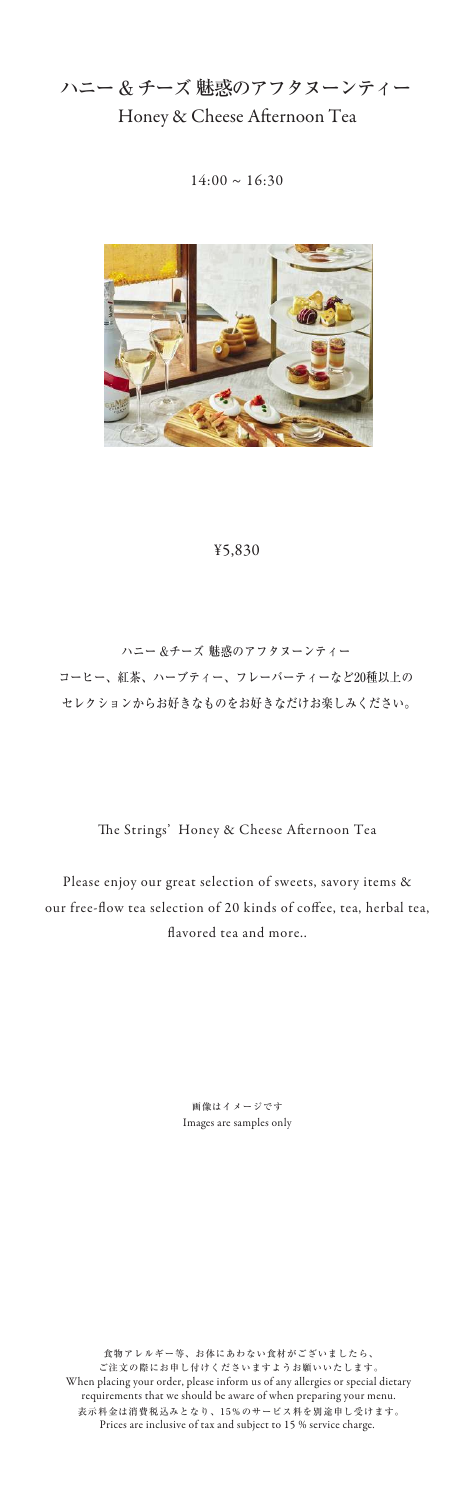食物アレルギー等、お体にあわない食材がございましたら、 ご注文の際にお申し付けくださいますようお願いいたします。 When placing your order, please inform us of any allergies or special dietary requirements that we should be aware of when preparing your menu. 表示料金は消費税込みとなり、15%のサービス料を別途申し受けます。 Prices are inclusive of tax and subject to 15 % service charge.

ストリングス・ケーキセレクション The Strings Cake Selection



テイクアウトでもご用意しております。詳しくはスタッフへお問合せください。 Takeout is available. Please feel free to ask staff for details.

ショートケーキ Short cake

ピュア・チョコレート Pure chocolate

ダブルチーズケーキ Double cheesecake

フルーツタルト Fruit tart

ケーキセット Cake set

 Please select one cake & one drink from following page. 選べるケーキとドリンクがセット。 お好きなお飲み物を次ページよりお選びくださいませ。

ケーキ各種 Cake selection

¥2,200

各¥990 / per slice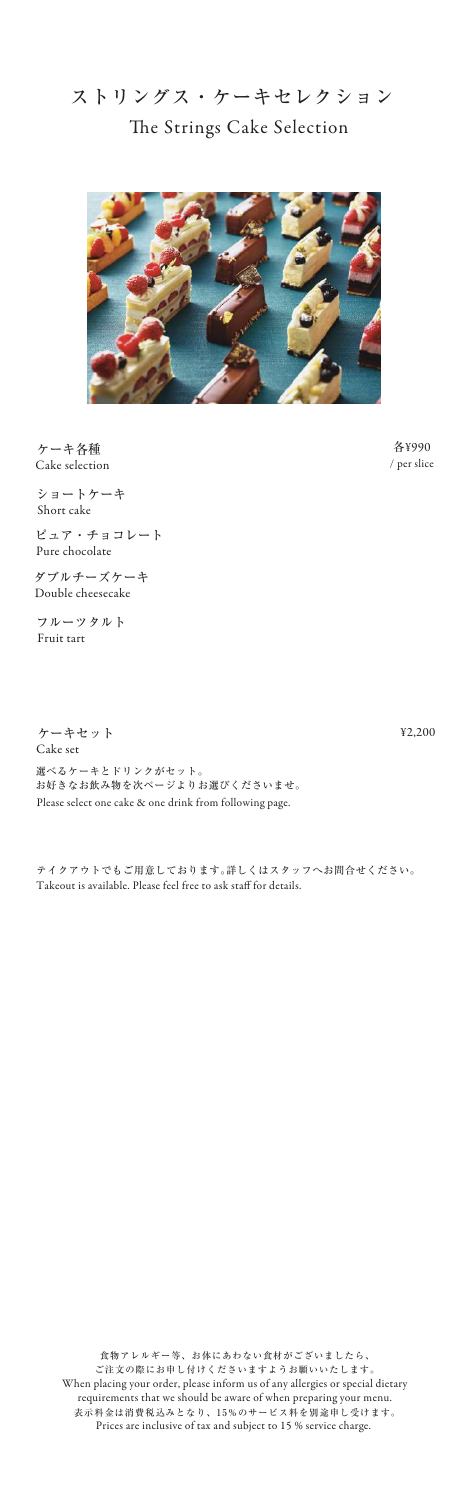### Beverages

下記セレクションよりお好きなものをお楽しみいただけます。 Please select a beverage from below.

ティー、コーヒー、ホットチョコレート / Tea, coffee & hot chocolate

パイナップルや地中海オレンジの香りが漂い果樹園の甘さが ティーカップいっぱいに広がる、豊かな黄金色に輝く紅茶 A rich golden black tea with the aroma of pineapple and Mediterranean oranges and the sweetness of orchards filling the teacup.

ティーパーティー ティー Tea Party Tea

パイナップルやパッションフルーツなど、トロピカルな香りのティー A festive TWG Tea to celebrate life's momentous occasions, this black tea is blended with sunflowers and breathtaking exotic fruit.

グランドウエディング ティー Grand Wedding Tea

ロイヤルダージリン Royal Darjeeling

> カフェラテ Caffè Latte

アールグレイ クラシック Earl Grey Classic

イングリッシュ ブレックファースト ティー English Breakfast Tea

カモミール Chamomile

ローズヒップ&ハイビスカス Rosehip and Hibiscus

ルイボスチョコオレンジ Rooibos chocolate orange

Please ask a team member for details フレーバーはスタッフまでお問い合わせくださいませ

マンゴー&ストロベリー Mango & Strawberry

ローズ・フレンチバニラ Rose with French Vanilla

ショコラベリー ティー Chocolate Berry Tea

ペパーミント

Peppermint

キャラメルナッツ ティー Caramel Nut Tea

シルバームーン

Silver Moon

ワールドツアー

World Tour

季節のアイスティー Seasonal iced tea

スイートハニー ティー Sweet Honey Tea

 スリランカ産100%のセイロン茶に、はちみつを加えた上品な甘さと香りのティー Elegantly sweet 100% Sri Lankan Ceylon tea with honey

エスプレッソ

Espresso

カプチーノ

Cappuccino

コーヒー

Coffee

オレンジのジューシーな香りに甘酸っぱいアプリコットの香りを重ねたティー The juicy orange aroma is layered with the sweet and sour apricot. ※水出し紅茶 / Cold brew

チョコレート

Hot chocolate

Apricot & Orange アプリコットオレンジ ティー

翡翠レモン ティー Jade Lemon 緑茶やジャスミンティをベースにレモンミントをブレンド The green tea & Jasmine tea with a blend of lemon mint ※水出し紅茶 / Cold brew

ハッピーバースデー ティー

Happy Birthday Tea